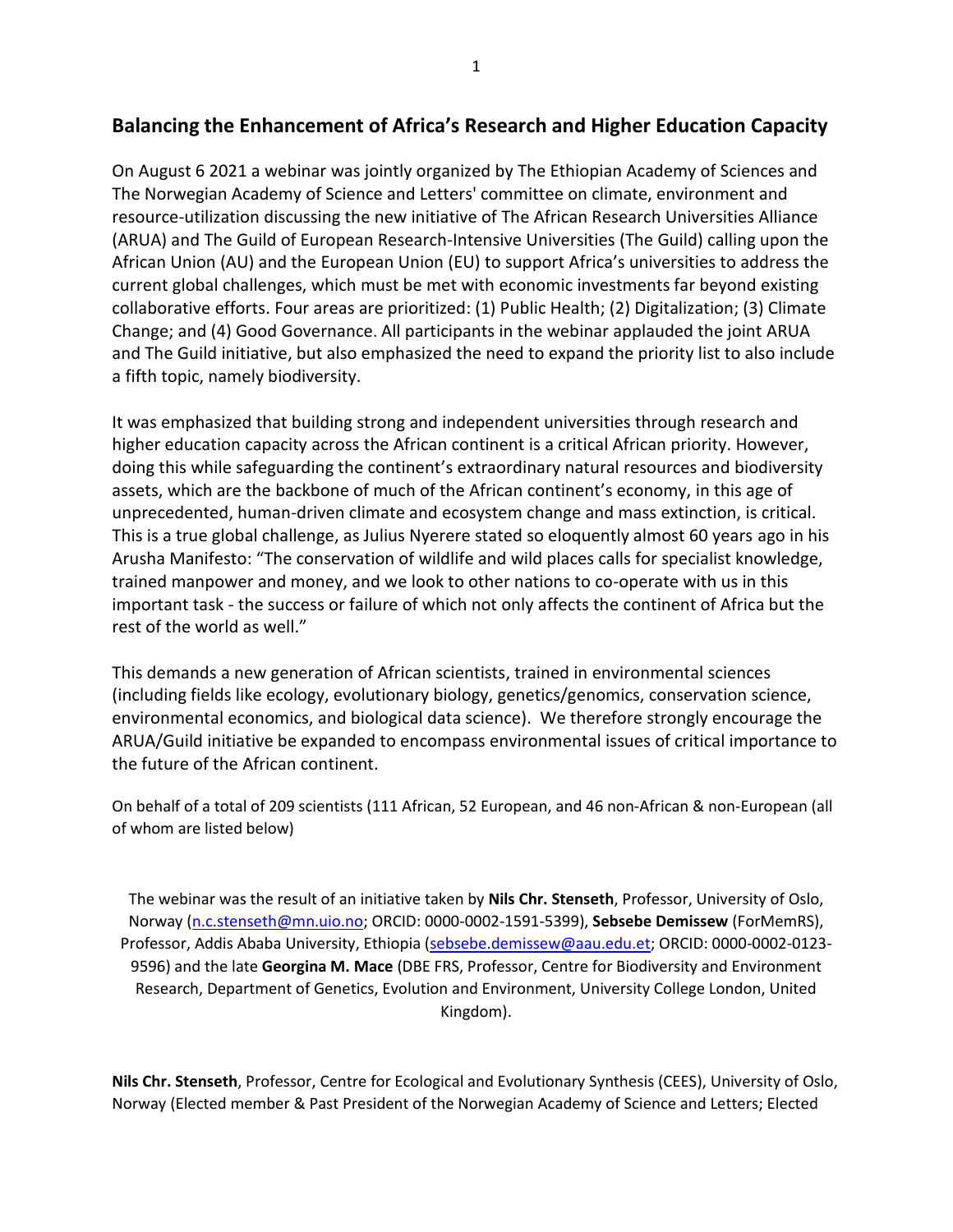member of learned societies including the National Academy of Science, (Washington, US, French Académie des Sciences, the Russian Academy of Sciences, the Hungarian Academy of Sciences, the Ethiopian Academy of Sciences, Academia Europea & The World Academy of Sciences (TWAS))

**Sebsebe Demissew** (ForMemRS), Professor, Department of Plant Biology & Biodiversity Management, Addis Ababa University, Ethiopia (Fellow of the Ethiopian Academy of Sciences, Elected Fellow of the Royal Danish Academic of Sciences and Letters & The Third World Academy of Sciences (TWAS).

We – Nils Chr. Stenseth and Sebsebe Demissew – thanks **Georgina M. Mace** (DBE FRS, Professor, Centre for Biodiversity and Environment Research, Department of Genetics, Evolution and Environment, University College London, United Kingdom) for working with us when we first took this initiative. Sadly Georgina Mace died on September 19, 2020 and could not see this effort of ours to the very end.

**African signatories** (listed in the sequence of signing):

- 1. Bezawork Afework Bogale, Assistant Professor, Department of Zoological Sciences,Addis Ababa University, Addis Ababa, Ethiopia.
- 2. Bettine van Vuuren, Professor, Department of Zoology, University of Johannesburg, South Africa.
- 3. Armanda Bastos, Professor & Head of Department, Department of Zoology and Entomology, University of Pretoria, South Africa.
- 4. Anagaw Atickem, Assistant Professor, Department of Zoological Sciences, Addis Ababa University, Addis Ababa, Ethiopia.
- 5. Nigel C. Bennett, Professo &Austin Roberts Chair of African Mammalogy& Chair of Mammalian Behavioural Ecology and Physiology, University of Pretoria, South Africa.
- 6. Krystal Tolley, Professor, South African National Biodiversity Institute, South Africa.
- 7. Anthony Kuria, Master & Head African Office, Tropical Biology Association, Kenya.
- 8. Berhane Asfaw, Professor, Manager of Rift Valley Research Service, Addis Ababa, Ethiopia. (Founding Fellow of Ethiopian Academy of Sciences &Member of the Academy of Sciences of U.S.A &Member of the World Academy of Sciences)
- 9. Lee White, Professor, Minister of Water, Forests, the Seas and the Environment, Gabonese Republic.
- 10. Afework Bekele, Professor, Department of Zoological Sciences, Addis Ababa University, Addis Ababa, Ethiopia.
- 11. Wayne Twine, Associate Professor, School of Animal, Plant and Environmental Sciences, University of the Witwatersrand, Johannesburg, South Africa.
- 12. Duncan M. Kimuyu, Lecturer, Department of Natural Resource Management, Karatina University, Karatina, Kenya.
- 13. Norman Owen-Smith, Professor Emeritus, School of Animal, Plant and Environmental Sciences, University of the Witwat ersrand, Johannesburg, South Africa.
- 14. Daniel Masiga, Principal Scientist, Human and Animal Health, International Centre of Insect Physiology and Ecology, Kenya:
- 15. Matthew Bird, Senior Lecturer, Department of Zoology, University of Johannesburg, South Africa.
- 16. Samuel Tertese Ivande, Ph.D., Lecturer and Research Fellow, A. P. Leventis Ornithological Research Institute (APLORI), Department of Zoology, University of Jos, Nigeria.
- 17. Soladoye Iwajomo, Dr., Department of Zoology, University of Lagos, Nigeria.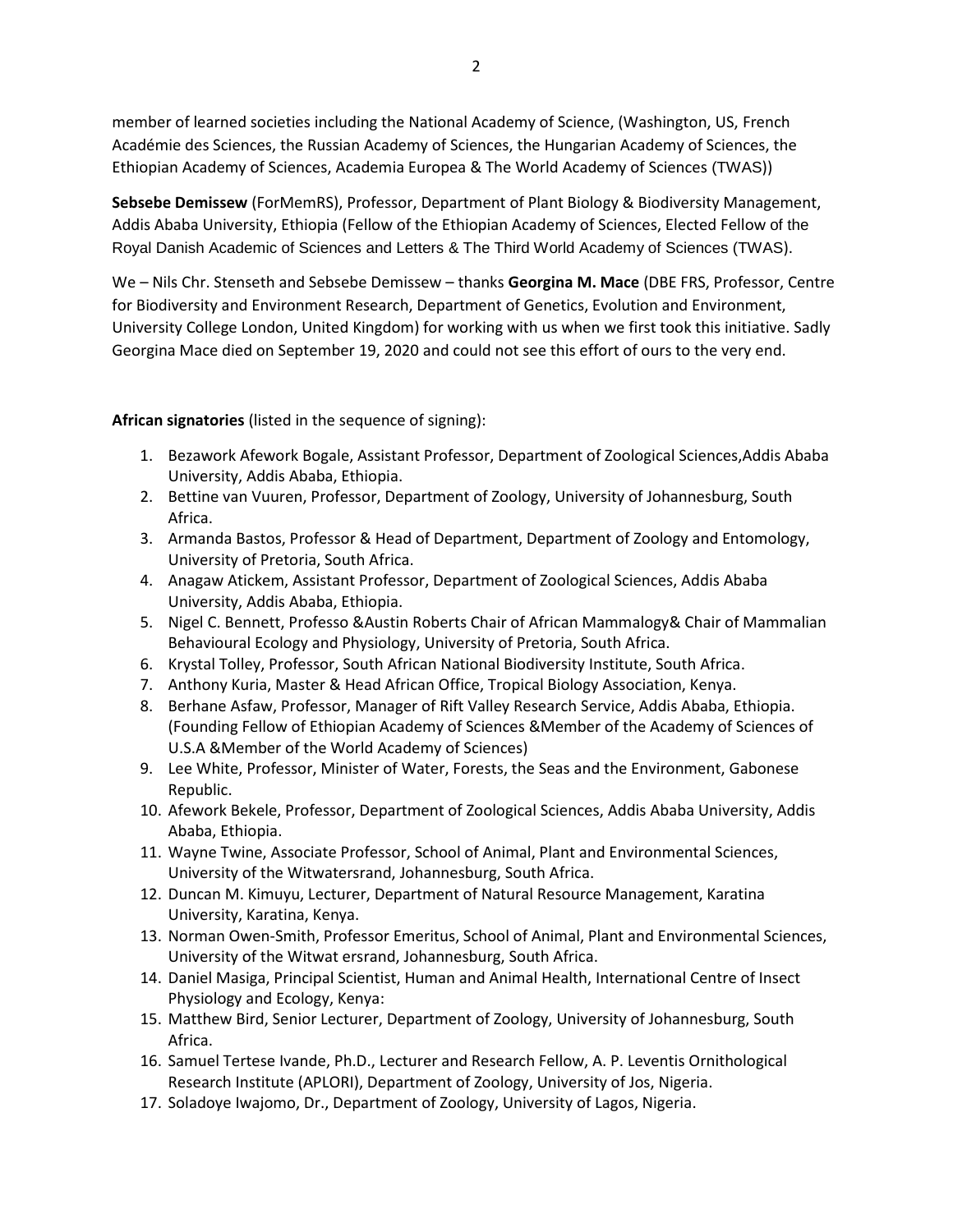- 18. Barend Erasmus, Professor & Dean, Faculty of Natural and Agricultural Sciences, University of Pretoria, South Africa.
- 19. Guy Crispin Gembu Tungaluna, Professor, Départment of Ecology and Animals Ressources Management (Zoology), Univesity of Kisangani, DRC.
- 20. Valerio Macandza, Professor, Eduardo Mondlane University, Mozambique.
- 21. Richard M. Cowling, Distinguished Professor, African Centre for Coastal Paleoscience, Department of Botany, Nelson Mandela University, South Africa.
- 22. Andrew McKechnie, Professor, Department of Zoology & Entomology, University of Pretoria, South Africa.
- 23. Shuaib Lwasa, Associate Professor Urban Resilience, Makerere University, Kampala Uganda.
- 24. Anthony Richard Turton. Professor, Centre for Environmental Management, University of Free State, Bloemfontein, South Africa.
- 25. Dino J. Martins, Directror, Executive Director, Mpala Research Centre, Laikipia, Kenya (also affiliated with Ecology and Evolutionary Biology, Princeton University).
- 26. Edson Gandiwa, Professor, School of Wildlife, Ecology and Conservation, Chinhoyi University of Technology, Chinhoyi, Zimbabwe.
- 27. Prof Godwell Nhamo (PhD), Institute for Corporate Citizenship, University of South Africa.
- 28. Sheona Shackleton, Professor, African Climate and Development Initiative (ACDI) and ARUA Centre of Excellence for Climate and Development (ARUA-CD), University of Cape Town, South Africa.
- 29. Luis Santago Cano-Alonso, Co-chair, Stork, Ibis and Spoonbill Specialist Group, IUCN Species Survival Commission (also guest researcher at the Department of Zoological Science, AddisAbaba University, Ethiopia).
- 30. Charles M. Warui, Senior Lecturer, Department of Physical & Biological Sciences, Murang'a University of Technology, Kenya.
- 31. Abdul Karim Sesay, Genomics Facility Manager, MRC Unit The Gambia at LSHTM.
- 32. Leocadia Zhou, Dr., Risk & Vulnerability Science Centre, University of Fort Hare, South Africa.
- 33. Perpetra Akite, Lecturer, Department of Zoology, Entomology & Fisheries Sciences. Makerere University, Kampala Uganda.
- 34. John Mupangwa, <professor, Department of Animal Science, Faculty of Agriculture & Natural Resources, Windhoek, Namibia.
- 35. Mark Otieno, Lecturer, Department of Agricultural Resource Management, University of Embu, Kenya.
- 36. Alta De Vos, Senior Lecturer, Department of Environmental Science, Rhodes University, South Africa.
- 37. Nic Elliot, PhD, Scientific consultant, Kenya Wildlife Trust, Kenya.
- 38. Khalid R Temsamani, Professor, Department of Chemistry, Faculty of Sciences of Tétouan. Université Abdelmalek Essaâdi. Tétouan-Morocco.
- 39. Sosten Chiotha, Professor, Regional Director, Leadership for Environment and Development (LEAD) Southern and Eastern Africa, Zomba, Malawi.
- 40. Abebe Getahun Gubale, Professor, Department of Zoological Sciences, Addis Ababa University, Addis Ababa, Ethiopia.
- 41. Charlie Shackleton, Professor, Dept of Environmental Science, Rhodes University, Makhanda, South Africa.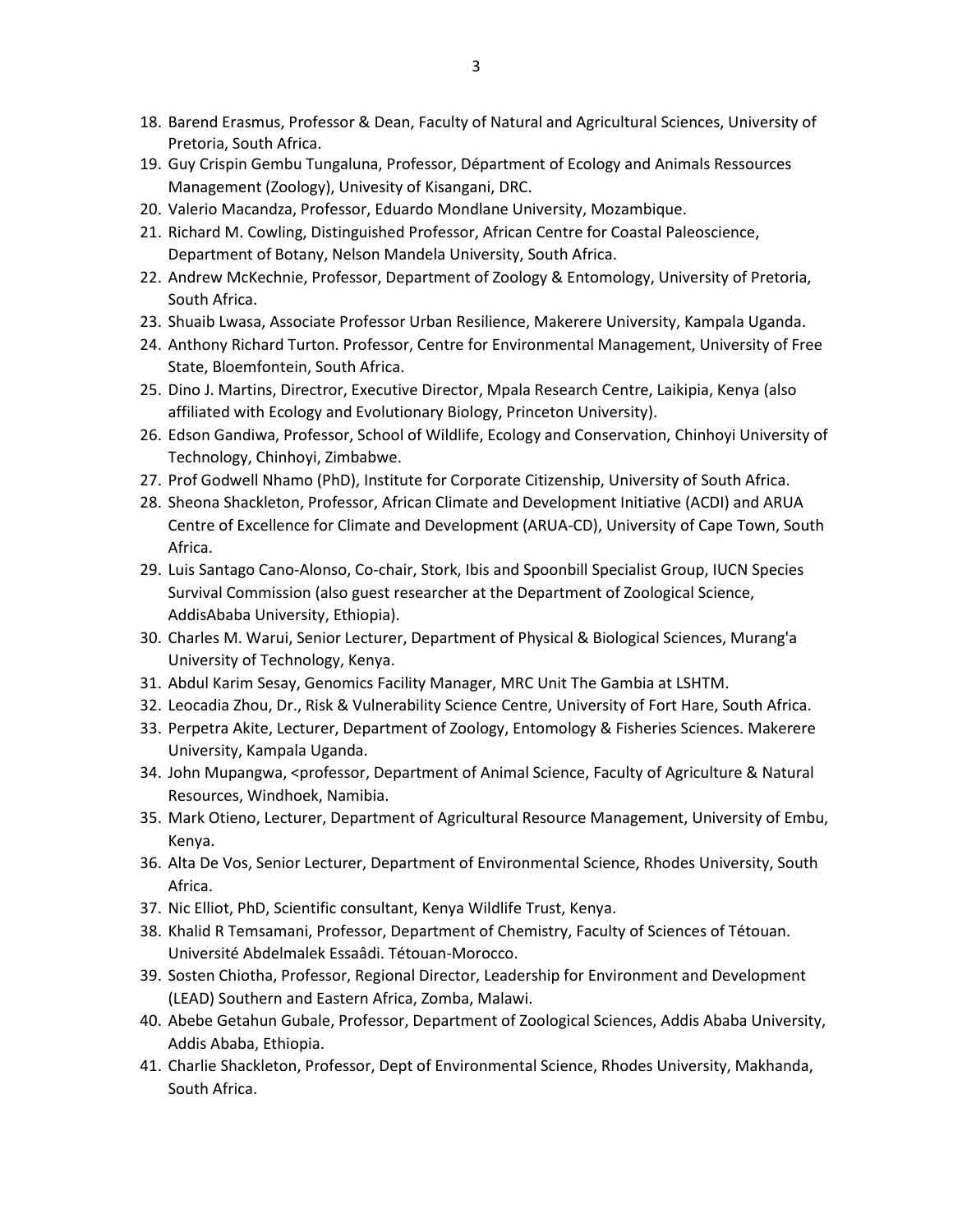- 42. Iroro Tanshi, Lecturer, Department of Animal and Environmental Biology, University of Benin, Benin City, Nigeria.
- 43. Tafadzwa Mabhaudhi, Research Associate Professor, Center for Transformative Agricultural and Food Systems, University of KwaZulu-Natal, South Africa.
- 44. Paula Kahumbu, Dr., CEO WildlifeDirec, Nairobi, Kenya.
- 45. Mekbeb Tessema, Ethiopian Wildlife Conservation Think Tank (EWC-TT), Addis Ababa, Ethiopia.
- 46. William Bond, Emeritus Professor, Department of Biological Sciences, University of Cape Town, Cape Town, South Africa.
- 47. Patricia D. Moehlman, Co-Chair IUCN/SSC Equid Specialist Group, Arusha, Tanzania.
- 48. Philip Ogbonnia Phil-Eze, Professor, Department of Geography, University of Nigeria, Nsukka, Nigeria.
- 49. Bikila W. Dullo, Assistant Professor of Ecology, President of Biological Society of Ethiopia and Chair of Department of Plant Biology and Biodiversity Management, Addis Ababa University, Ethiopia.
- 50. Papa Ibnou Ndiaye, Profesor, Department of Animal biology, Cheikh Anta Diop University, Dakar, Senegal.
- 51. Solomon Tamrat, Lecturer of Plant Biodiversity, Dilla University, South Ethiopia, Ethiopia.
- 52. Mohammed Armani, PhD, Opposite Paraku Estate, Ablorh- Adjei, Accra, Ghana.
- 53. Gudeta W Sileshi, Adjunct Professor of Biology and Biodiversity Management, Addis Ababa University, Ethiopia.
- 54. Rachel Wynberg, Professor and Bioeconomy Chair, Department of Environmental and Geographical Science, University of Cape Town, South Africa.
- 55. Peter G. Ryan, Professor, University of Cape Town, South Africa.
- 56. Innocent Pikirayi, (Professor in Archaeology, University of Pretoria, South Africa.
- 57. Didas Kimaro, Professor, Department of Agriculture, Earth & Environmental Sciences, Mwenge Catholic University, Tanzania
- 58. Ara Monadjem, Professor, Department of Biological Sciences, University of Eswatini, Kwaluseni, Eswatini.
- 59. Claire Spottiswoode, Professor, University of Cape Town, South Africa.
- 60. Mallé Gueye, Professor, Department of Hydro-sciences and Environnement, Université de Thiès, Senegal.Natasha S. Ribeiro, Associate Professor, Department of Forest engineering, Faculty of Agronomy and Forest Engineering, Eduardo Mondlane University, Maputo, Mozambique.
- 61. Mark Robertson, Professor, Department of Zoology and Entomology, University of Pretoria, South Africa.
- 62. Kflay Gebrehiwot, Assistant professor of Plant Biology and Biodiversity Management, Samara University, Ethiopia.
- 63. Ermias Betemariam, PhD, Land health researcher, World Agroforestry (ICRAF), Nairobi, Kenya.
- 64. Oumar Niangado, President University de Ségou, Mali, Senior advisor of Syngenta Foundation Mali.
- 65. Ousmane Koita, Professor, Director of the Laboratoire de Biologie Moléculaire Appliquée, Université des Sciences, des Techniques et des Technologies de Bamako, Mali.
- 66. Flora Magige, Professor, Department of Zoology and Wildlife Conservation, University of Dar es Salaam, Tanzania.
- 67. Femke Broekhuis, Dr., Scientific consultant, Kenya Wildlife Trust, Kenya.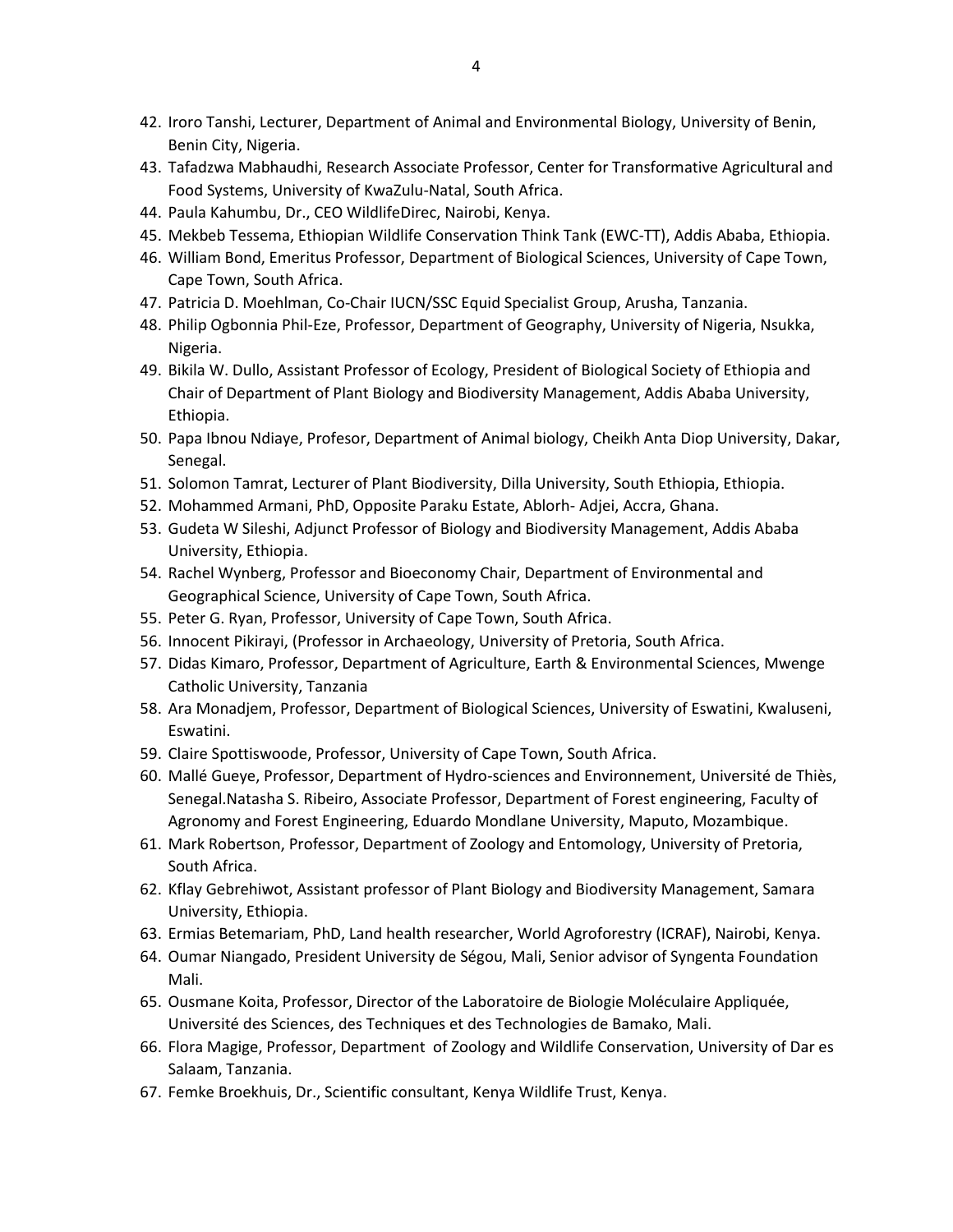- 68. Cuthbert Leonard Nahonyo, Professor, Department of Zoology and Wildlife Conservation, University of Dar es Salaam, Tanzania.
- 69. Temilola Oluseyi, Department of Chemistry, University of Lagos, Nigeria.
- 70. Dudu Akaibe Migumiru, Professor, Department of Ecology and Animal Ressources Management, University of Kisangani, DRC(also Director of the Biodiversity Monitoring Centre, University of Kisangani,)DRC.
- 71. Wininfrida Kidima , Lecturer and researcher from the Department of Zoology and Wildlife Conservation, College of Natural and Applied Sciences, University of Dar es Salaam, Tanzania.
- 72. Neville Pillay, Professor, School of Animal, Plant and Environmental Sciences, University of the Witwatersrand, South Africa.
- 73. Vivienne L. Williams; Senior Visiting Researcher; School of Animal, Plant & Environmental Sciences; University of the Witwatersrand, South Africa.
- 74. Jasson John, Lecturer, University of Dar es Salaam, Tanzania.
- 75. Shadrack Kamenya, Director of ConservationSciences, Jane Goodall Institute, Tanzania.
- 76. W. Kidima, PhD., Lecturer, College of Natural and Applied Sciences, University of Dar es Salaam,Tanzania.
- 77. Maximiliano Fero Meñe, Professor, National University of Equatorial Guinea, Equatorial Guinea .
- 78. Colleen Seymour, Principal Scientist, South African National Biodiversity Institute, Cape Town, South Africa.
- 79. Sally Archibald, Professor, School of Animal Plant and Environmental Sciences, University of the Witwatersrand, Johannesburg, South Africa
- 80. Alfan A. Rija, Senior Lecturer, Department of Wildlife Management, Sokoine University of Agriculture, Tanzania.
- 81. Alfred Oteng-Yeboah, Professor, Department of Plant and Environmental Biology, University of Ghana, LEGON, Ghana.
- 82. Jiska de Groot, Senior Researcher, African Climate and Development Initiative ARUA CD, University of Cape Town, South Africa.
- 83. Emma Archer, Department of Zoology and Entomology, University of Pretoria, South Africa.
- 84. Anteneh Belayneh, Assistant professor of Biodiversity conservation and management, Haramaya University, Ethiopia.
- 85. Luthando Dziba, Research Associate, Nelson Mandela University, South Africa.
- 86. Masresha Fetene, Emeritus Professor of Plant Physiology, College of Natural Sciences, Addis Ababa University, Ethiopia.
- 87. Loth S. Mulungu, Professor, Pest Management Centre, Sokoine University of Agriculture, Tanzania.
- 88. Chibesa Moses,PhD, Lecturer in Ecological Sciences, Department of Zoology and Aquatic Science, School of Natural Resources, The Copperbelt University, Kitwe, Zambia.
- 89. ia Snoussi, Professor, Department of Earth Sciences, Faculty of Sciences, University Mohammed V in Rabat, Morocco.
- 90. Paul W. Webala, Senior Lecturer, Department of Forestry and Wildlife Management, Maasai Mara University, Narok, Kenya.
- 91. Asfaw Degu,PhD, Assistant Professor of Plant Physiology, Department of Plant Biology and Biodiversity Management Addis Ababa University, Ethiopia.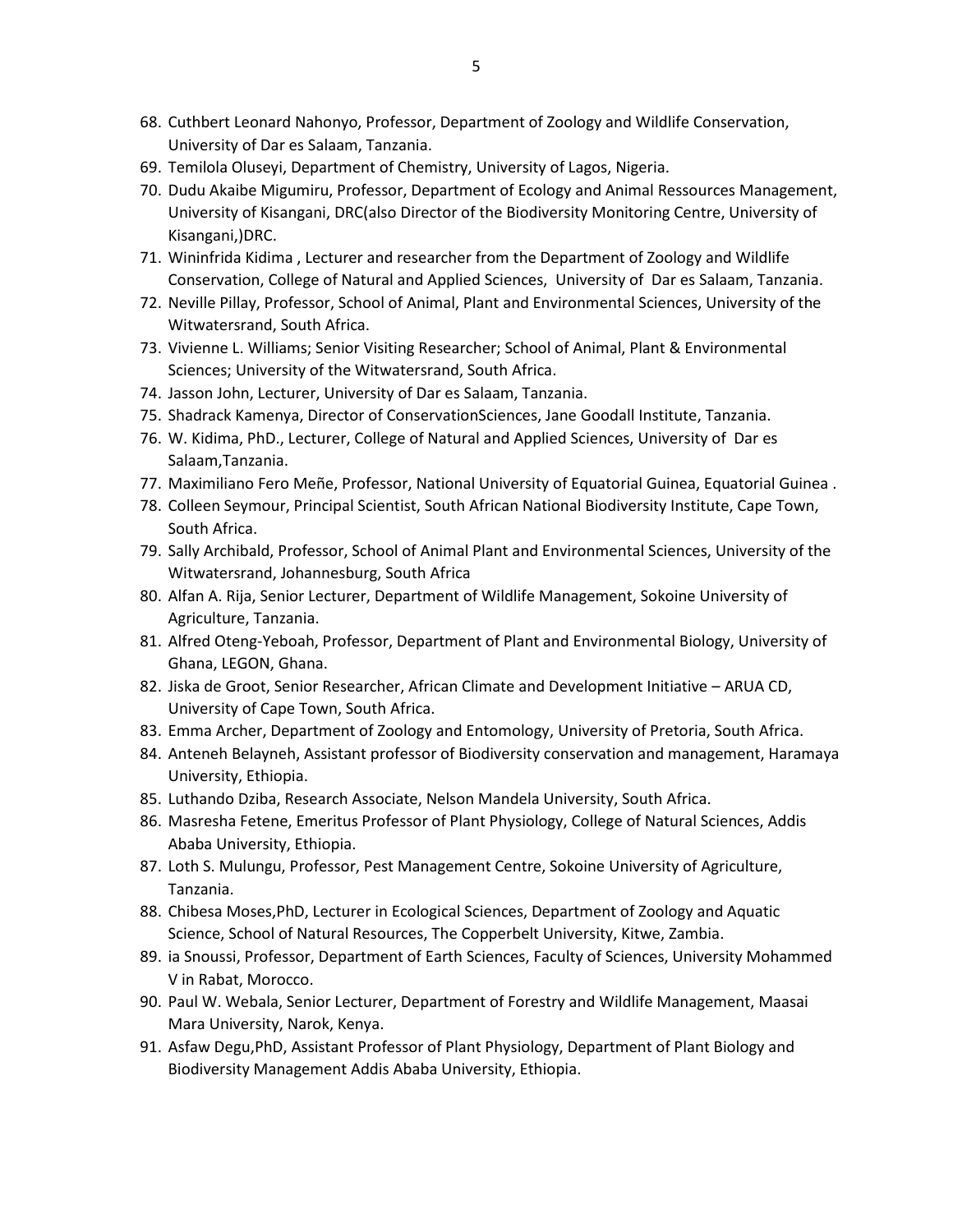- 92. Cuthbert Leonard Nahonyo, Senior Lecturer, Department of Zoology and Wildlife Conservation, University of Dar es Salaam, Tanzania.
- 93. Francisco Maiato P. Gonçalves, Researcher, Herbarium of Lubango, ISCED Huíla, Lubango, Angola.
- 94. Sylvestre Gambalemoke Mbalitini, Associate Professor, Department of Ecology and Animal Resource Management, Faculty of Sciences, and Head of the Department of Environmental Education, Biodiversity Monitoring Centre, University of Kisangani, DRC.
- 95. Ezequiel Chimbioputo Fabiano, Dr., Department of Wildlife Management and Ecotourism, University of Namibia, Namibia.
- 96. Mekbib Fekadu, Lecturer, Department of Plant Biology and Biodiversity Management, Addis Ababa University, Ethiopia.
- 97. Misganaw Meragiaw, Department of Plant Biology and Biodiversity Management College of Natural and Computational Sciences Addis Ababa University, Addis Ababa, Ethiopia.
- 98. Bonaventure Sonké, Professor, Plant Systematics and Ecology Laboratory, Department of Biology, Higher Teachers' Training College, University of Yaoundé I, Cameroon.
- 99. Abere Fenta, Department of Plant Biology and Biodiversity Management (DPBBM), College of Natural Science, Addis AbabaUniversity, Ethiopia.
- 100. Alemtshay Teka, Assistant Professor of Plant Biology and Biodiversity Management, Kotebe Metropolitan University, Ethiopia.
- 101. Robert J Scholes, Professor and Acting Director, Global Change Institute, University of the Witwatersrand, South Africa.
- 102. David Obura, CORDIO East Africa, #9 Kibaki Flats, Kenyatta Beach, Mombasa 80101, Kenya.
- 103. Chevonne Reynolds, Senior Lecturer, School of Animal, Plant and Environmental Sciences, University of the Witwatersrand, Johannesburg, South Africa.
- 104. Barend Erasmus, Professor and Dean, Faculty of Natural and Agricultural Sciences, University of Pretoria, South Africa.
- 105. John Abraham, Senior Lecturer, Department of Conservation Biology and Entomology, University of Cape Coast, Ghana.
- 106. Taiwo Crossby Omotoriogun, Lecturer, Department of Biological Sciences, Elizade University, Ilara-Mokin, Nigeria.
- 107. Margaret Awuor Owuor, Lecturer and Head of Department, School of Environment, Water and Natural Resources, South Eastern Kenya University, Kenya.
- 108. Gaspard Rwanyiziri, Assistant Professor, Department of Geography and Urban Planning, University of Rwanda, Kigali, Rwanda.
- 109. Tigist Wondimu, Assistant Professor at the Department of Plant Biology and Biodiversity Management Addis Ababa University, Ethiopia.
- 110. Nicholas Oguge, Professor, Environmental Policy, Centre for Advanced Studies in Environmental Law and Policy (CASELAP), University of Nairobi, Kenya.
- 111. Titus Adhola, PhD, Tutorial Fellow, Wildlife Management and Conservation, Department of Clinical Studies, College of Agriculture and Veterinary Sciences, University of Nairobi, Nairobi, Kenya.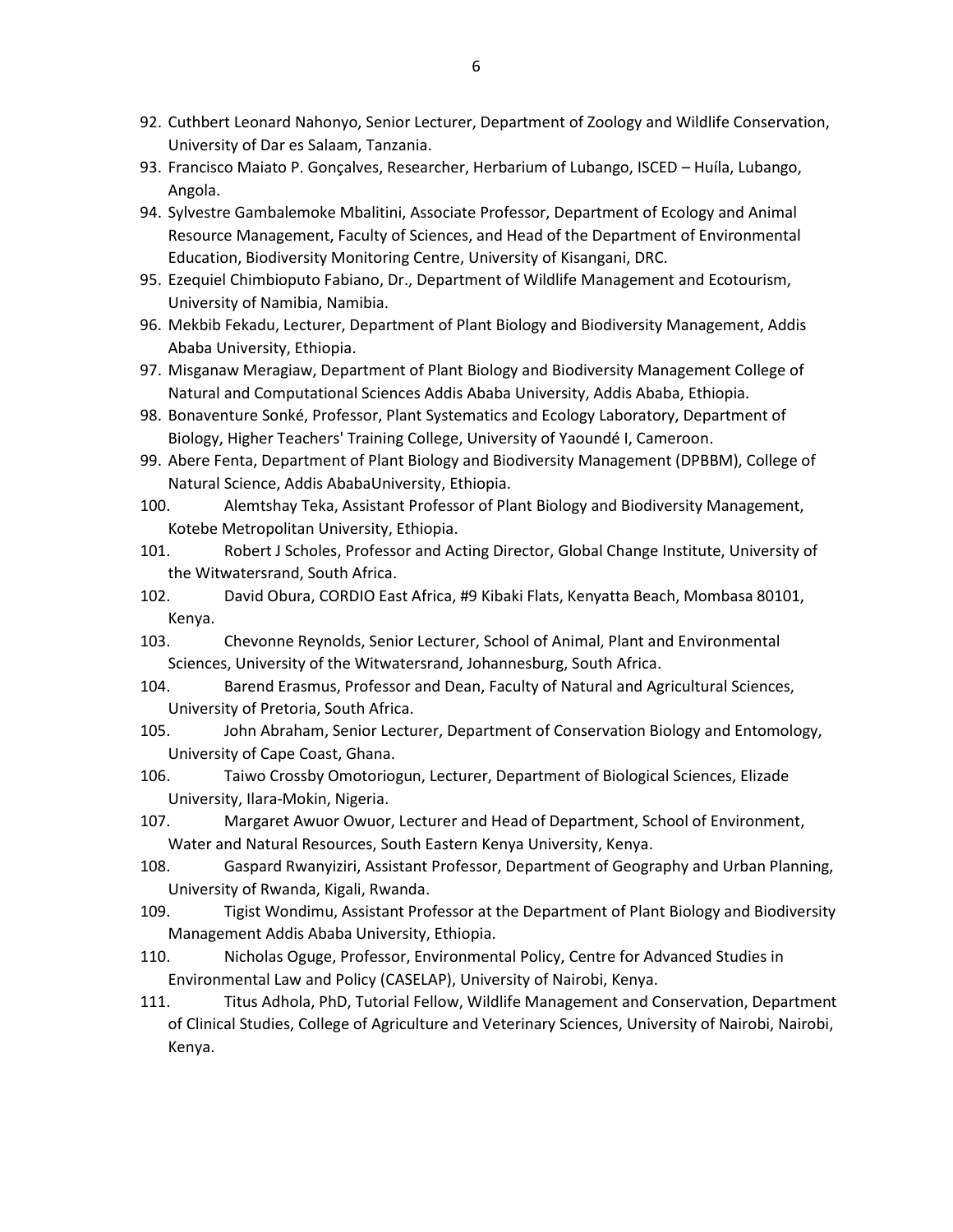**European signatories** (listed in the sequence of signing):

- 1. Tim Clutton-Brock (FRS), Professor, Department of Zoology, University of Cambridge, UK
- 2. Daniel Haydon, Professor, Professor, Institute of Biodiversity Animal Health & Comparative Medicine, University of Glasgow, UK.
- 3. Merino Rodriguez Santiago, Professor, Department of Evolutionary Ecology, Museo Nacional de Ciencias Naturales, Madrid, Spain.
- 4. Tim Coulson, Professor & Head of Zoology Department, Department of Zoology, University of Oxford, UK.
- 5. Mar Cabeza, Senior Lecturer, Faculty of Biological and Environmental Sciences, University of Helsinki, Finland.
- 6. Albert van Jaarsveld, Director General and CEO, International Institute for Applied Systems Analysis (IIASA), Laxenburg, Austria.
- 7. Kyrre Kausrud, PhD, Norwegian Veterinary Institute, Norway.
- 8. Professor Laurence D Hurst (FMedSci FRS), Professor &Director of the Milner Centre for Evolution, University of Bath, UK.
- 9. Philippe Cury, Dr. MARBEC, Univ Montpellier, IRD, Ifremer, CNRS Montpellier Cedex 05, France.
- 10. Claudio Sillero, Professor, Wildlife Conservation Research Unit (WildCRU), Department of Zoology, University of Oxford, UK.
- 11. Anne E. Magurran, Professor of Ecology and Evolution, University of St Andrews, UK.
- 12. Mark Pallen, Professor, Quadram Institute Bioscience and University of East Anglia, Norwich, UK.
- 13. W. Ryan Easterday, Researcher, University of Oslo, Norway.
- 14. Edward Feil, Professor, Milner Centre for Evolution, University of Bath, UK.
- 15. Barbara Mable, Professor of Evolutionary Genetics, University of Glasgow, UK.
- 16. Rosie Trevelyan, Dr. &Director, Tropical Biology Association, Nairobi & Cambridge UK.
- 17. Andrew Balmford (FRS), Professor, Department of Zoology, University of Cambridge, UK.
- 18. Pablo Manzano, Postdoc Fellow, Faculty of Biosciences, University of Helsinki, Finland.
- 19. Wolfgang Lucht, Professor, Earth System Analysis and Sustainabiality Science, Potsdam Institute for Climate Impact Research and Humboldt University Berlin, Germany.
- 20. Suvi Viranta, Senior Lecturer, Department of Anatomy, University of Helsinki, Finland.
- 21. Herwig Leirs, Professor, Department of Biology, University of Antwerp, Belgium.
- 22. Wolfgang Cramer, Directeur de Recherche CNRS, Professor of Global Ecology Member of the Academie d'Agriculture de France Institut Méditerranéen de Biodiversité et d'Ecologie marine et continentale (IMBE) Aix Marseille Université, CNRS, IRD, Avignon Université, Aix-en-Provence, France.
- 23. Erik Verheyen, Staff researcher, Royal Belgian Institute of Natural Sciences, OD Taxonomy and Phylogeny, 1000 Brussels, Belgium & University of Antwerp, Department Biology ׀, Evolutionary Ecology, Antwerp, Belgium.
- 24. Sunetra Gupta, Professor of Theoretical Epidemiology, Department of Zoology, University of Oxford,UK.
- 25. Jozef (Seppe) Deckers, Professor, Department of Earth and Environmental Sciences, KU Leuven University, Belgium.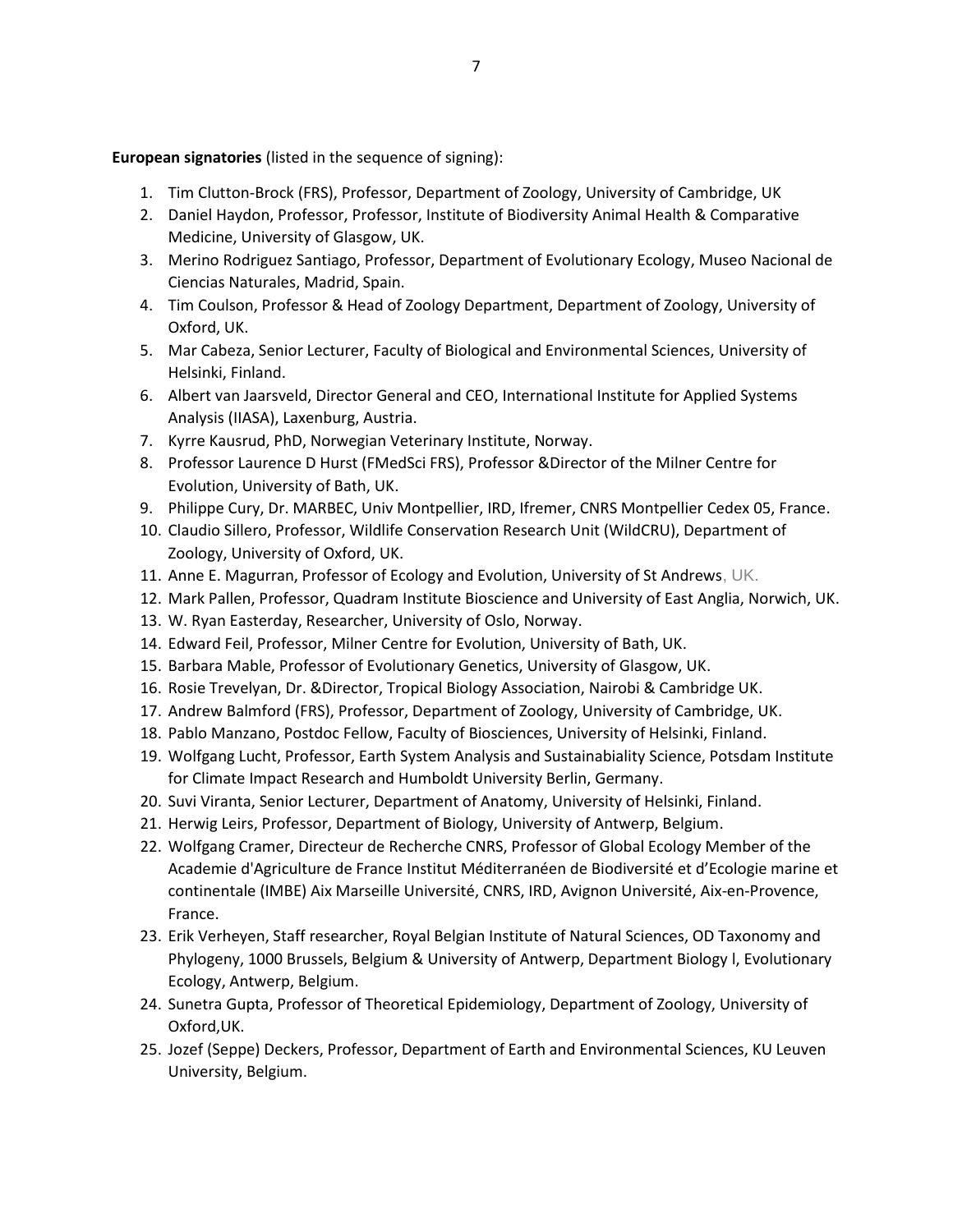- 26. Leif Andersson, Professor, Department of Medical Biochemistry and Microbiology, Uppsala University, Sweden.
- 27. Felix Creutzig, Professor, Sustainability Economics of Human Settlements, Technical University Berlin, Germany.
- 28. Martin Antonio, Professor of Molecular Microbiology and Global Health, Department of Infection Biology, Faculty of Infectious and Tropical Diseases, London School of Hygiene & Tropical Medicine, London, UK (also Director, WHO Collaborating Centre for New Vaccines Surveillance, Chair, West Africa Partnerships and Strategy, Medical Research Council Unit The Gambia at London School of Hygiene & Tropical Medicine, Banjul, Gambia).
- 29. Mikael Fortelius, Professor, Department of Geosciences and Geography, University of Helsinki, Finland.
- 30. Staffan Ulfstrand, Professor emeritus/Animal Ecology, Uppsala University, Sweden.
- 31. Wolfgang Kiessling, Professor, Chair of Paleobiology, Department of Geography and Geosciences, Friedrich-Alexander University Erlangen, Germany.
- 32. Valérie Verdier, Dr., CEO Institut de Recherche pour le Développement, Marseille, France.
- 33. Sir John Beddington (CMG, FRS, FRSE, Hon Feng), Professor of Natural Resource Management and Senior Fellow Oxford Martin School University of Oxford, UK.
- 34. E.J. Milner-Gulland, Tasso Leventis Professor of Biodiversity, Department of Zoology, University of Oxford, UK.
- 35. Chinwe Ifejika Speranza, Professor, Institute of Geography, University of Bern, Switzerland.
- 36. R. Adriana Hernandez-Aguilar, Professor, Department of Social Psychology and Quantitative Psychology, University of Barcelona, Spain & Researcher, Centre for Ecological and Evolutionary Synthesis, Department of Biosciences, University of Oslo, Norway.
- 37. Ole Petter Ottersen, President of Karolinska Institutet a medical university, Stockholm, Sweden.
- 38. Robert Marchant, Professor of Tropical Ecology, Department of Environment and Geography, University of York, York. UK.
- 39. William J. Sutherland, Professor, Department of Zoology, University of Cambridge, UK.
- 40. Ib Friis, Professor emeritus, Natural History Museum of Denmark, University of Copenhagen, Denmark.
- 41. Sarah M Durant,Professor, Acting Director of Science, Institute of Zoology, Zoological Society of London, UK.
- 42. Tamas Szekely, Professor of Biodiversity, Milner Centre for Evolution, University of Bath, Bath, UK.
- 43. Barbara König, Professor, Dept. of Evolutionary Biology and Environmental Studies, University of Zurich, Zurich, Switzerland.
- 44. Eörs Szathmáry, Professor, Director General, Centre for Ecological Research, Budapest, Hungary.
- 45. Anne Charmantier, Director of Research for CNRS,, University of Montpellier, France.
- 46. Olga Gonzalez-Moreno, Professor, Section of Parasitology, Department of Biology, Health and Environment. Faculty of Pharmacy and Food Science. University of Barcelona, Spain.
- 47. Aoife McLysaght, Professor, Department of Genetics, Trinity College Dublin, Ireland.
- 48. Katharine Abernethy, Professor, Associate Researcher, Faculty of Natural Sciences, University of Stirling, UK (also Institut de Recherche en Ecologie Tropicale, Centre National de Recherche Scientifique et Technologies, Gabon).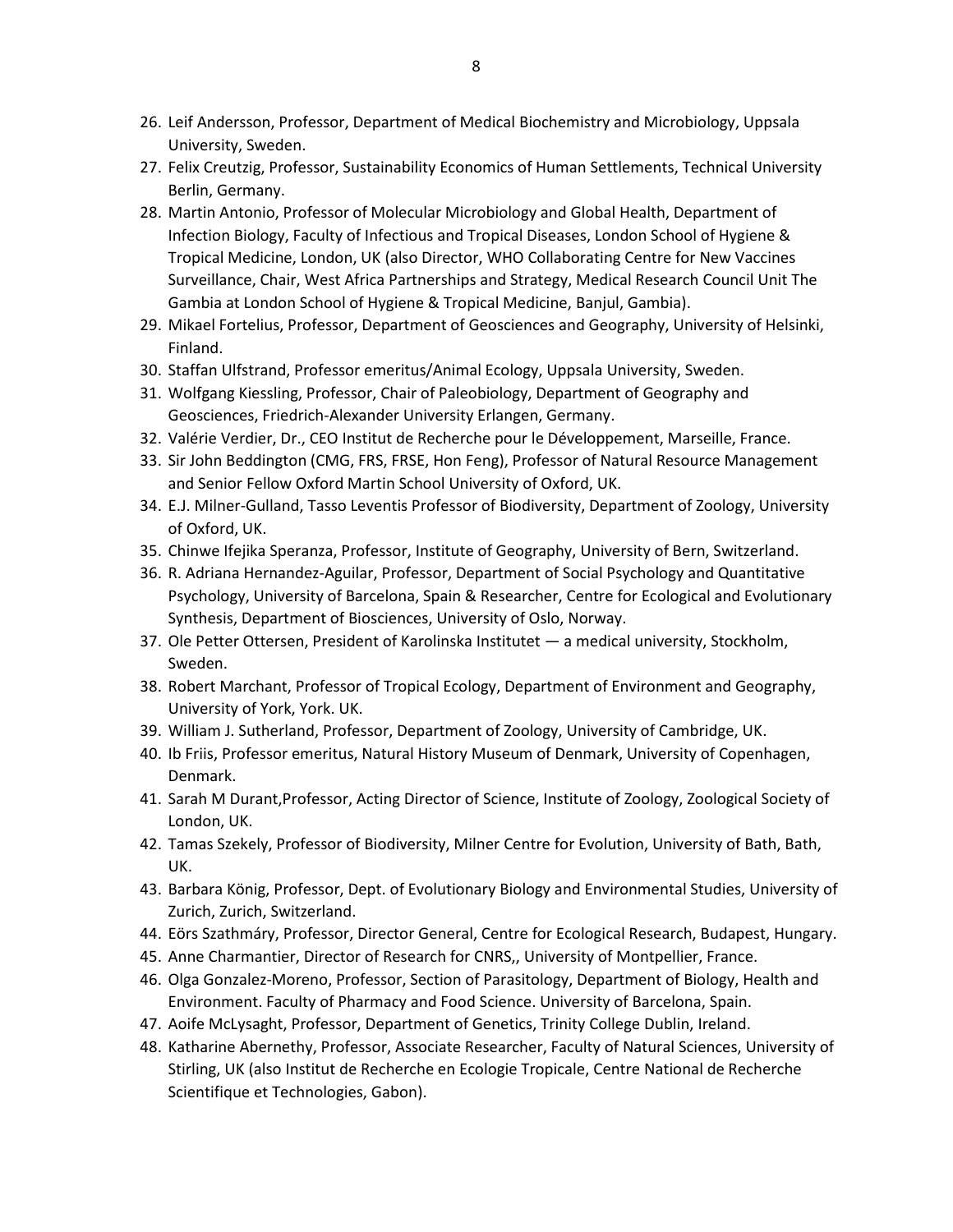- 49. James Borrell, Research Fellow, Royal Botanic Gardens Kew, UK.
- 50. Jessica Thorn, Senior Research Fellow, University of Cape Town African Climate and Development Initiative, South Africa and Department of Environment and Geography, University of York, UK.
- 51. Simon L. Lewis, Professor, University College London, and University of Leeds, UK.
- 52. Nils Bunnefeld, Professor, Biological and Environmental Sciences, University of Stirling, UK.

## **Signatories from outside Africa and Europe** (listed in the sequence of signing):

- 1. Ya-ping Zhang, Professor, Kunming Institute of Zoology, the Chinese Academy of Sciences (CAS), Beijing, China; also Vice-President of the Chinese Academy of Sciences (CAS)
- 2. Shashi Shashidhara, Professor, The Indian Institute of Science Education and Research (IISER), Pune, India; also President of the International Union of Biological Sciences (IUBS)
- 3. Arjun M. Gopalaswamy, Science Advisor, Wildlife Conservation Society, Global Programs, USA (also Scientific Partner, Kenya Wildlife Service, Kenya).
- 4. Sir Peter Gluckman (FRS), Centre for Informed Futures, University of Auckland, New Zealand
- 5. Eric Lambin, Professor, Earth and Life Institute, University of Louvain, Belgium& Stanford University, USA.
- 6. Fuwen Wei, Professor, Institute of Zoology, Chinese Academy of Sciences, China.
- 7. Peter J. Fashing, Professor, Department of Anthropology and Environmental Studies Program, California State University Fullerton, USA.
- 8. Dan Rubenstein, Professor, Department of Ecology and Evolutionary Biology, Princeton University, USA.
- 9. Wayne M. Getz, Professor, Department of Environmental Science, Policy and Management, University of California, Berkeley, USA (also Extraordinary Professor, School of Mathematical Sciences, University of KwaZulu-Natal, South Africa).
- 10. Jeanne Altmann, Professor Emerita, Ecology & Evolutionary Biology, Princeton University, Princeton NJ, USA.
- 11. Peter R. Grant (FRS), Professor Emeritus, Department of Ecology & Evolutionary Biology, Princeton University, USA.
- 12. B. Rosemary Grant (FRS), Research Scholar Emeritus, Department of Ecology & Evolutionary Biology, Princeton University, USA.
- 13. Spencer C.H. Barrett (FRS), University Professor Emeritus, Department of Ecology and Evolutionary Biology, University of Toronto, Toronto, Canada.
- 14. Hans R. Herren, President Millennium Institute, USA (also Founder and President Biovision Foundation, Switzerland).
- 15. Colin A. Chapman, Professor, Center for the Advanced Study of Human Paleobiology, The George Washington University in Washington DC, USA (also School of Life Sciences, University of KwaZulu-Natal in Pietermaritzburg, South Africa &Shaanxi Key Laboratory for Animal Conservation, Northwest University in Xi'an, China).
- 16. Gordon H Orians, Profesor Emeritus of Biology, University of Wshington, Seattle, WA 98195, USA.
- 17. Charles J. Krebs, Professor, Department of Zoology, University of British Columbia, Canada.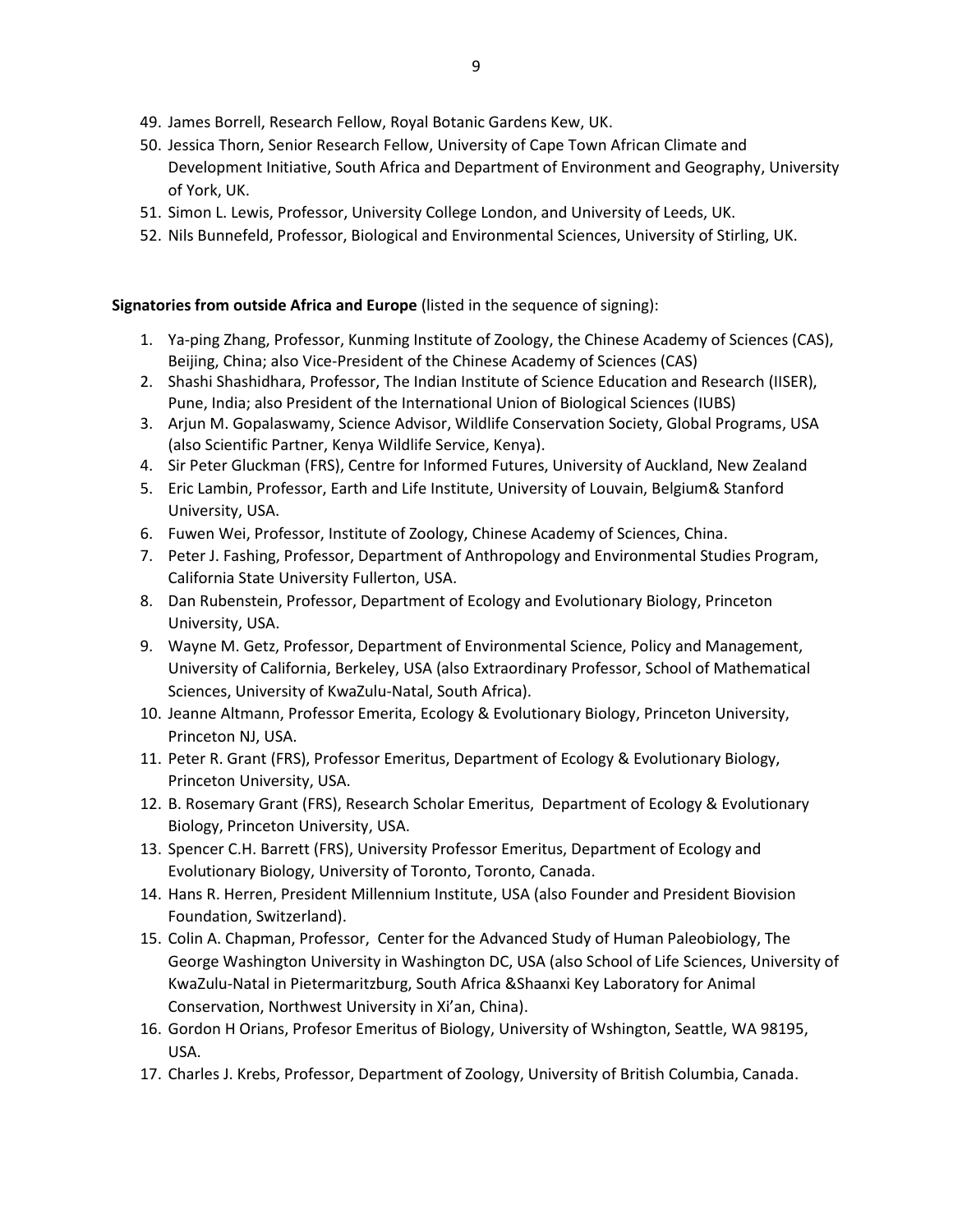- 18. Andy Dobson , Professor, Department of Ecology & Evolutionary Biology, Princeton University, USA.
- 19. Daniel Kammen, Professor and Chair, Energy and Resources Group Professor, Goldman School of Public Policy University of California, Berkeley USA (Former Science Envoy, US State Department).
- 20. Anthony R.E. Sinclair (FRS), Professor Emeritus of Ecology, Beaty Biodiversity Research Centre, UBC, Vancouver, Canada.
- 21. Marcel Holyoak, Professor and Associate Dean of Environmental Sciences, Department of Environmental Science and Policy, College of Agriculture and Environmental Sciences, University of California, 1 Shields Ave., Davis, USA.
- 22. Rauri C. K. Bowie, Professor, Department of Integrative Biology and Curator, Museum of Vertebrate Zoology, University of California, Berkeley, USA.
- 23. Rodolfo Dirzo, Bing Professor of Environmental Science Stanford University, USA.
- 24. John St James Stewart Buckeridge, Professor Emeritus, RMIT, Melbourne, Australia.
- 25. Steven L Chown, Director SAEF SRI, Professor of Biological Sciences, Monash University, Australia.
- 26. Peter H. Raven, President Emeritus, Missouri Botanical Garden, St. Louis, Missouri, USA.
- 27. Simon Levin, James S. McDonnell Distinguished University Professor,Department of Ecology & Evolutionary Biology, Princeton University, USA.
- 28. Johan T. du Toit, Professor, Department of Wildland Resources, Utah State University, USA.
- 29. Elisabeth Hildebrand, Associate Professor of Anthropology, Stony Brook University, USA (also President, Society of Africanist Archaeologists).
- 30. Mauricio Lima, Professor, Pontificia Universidad Católica de Chile, Santiago, Chile.
- 31. Stacy M. Lindshield, Professor, Department of Anthropology, Purdue University, West Lafayette, Indiana, USA.
- 32. Robert D. Holt, Professor&Eminent Scholar in Biology, Department of Biology, University of Florida, Gainesville, Florida,USA.
- 33. Sarah Walshaw, President, Society of Ethnobiology; Senior Lecturer, Department of History, Simon Fraser University, Canada.
- 34. Nga Nguyen, Professor, Department of Anthropology and Environmental Studies Program, California State University Fullerton, USA.
- 35. Ekwoge Abwe, Postdoctoral Fellow Population and Sustainability, San Diego Zoo Global, USA.
- 36. Paul Beier, Regents' Professor of Conservation Biology, Northern Arizona University, USA.
- 37. Melodie A. McGeoch, Professor, School of Biological Sciences Monash University, Melbourne, Victoria 3800, Australia.
- 38. Raghavendra Gadagkar, Founder President, Indian Society of Evolutionary Biologists (ISEB),DST Year of Science, Centre for Ecological Sciences, Indian Institute of Science, Bangalore, 560012, India.
- 39. Jacqueline N. Kariithi, Ph.D, Interdisciplinary Environmental Scientist Princeton University, USA.
- 40. Jim Moore, Assoc Prof (Retired), Biological Anthropology, University of California San Diego, USA.
- 41. Susan Harrison, Professor, Dept of Environmental Science and Policy, U.C. Davis, USA.
- 42. Tim Caro, Distinguished Professor, University of California, USA, & Professor, University of Bristol, UK.